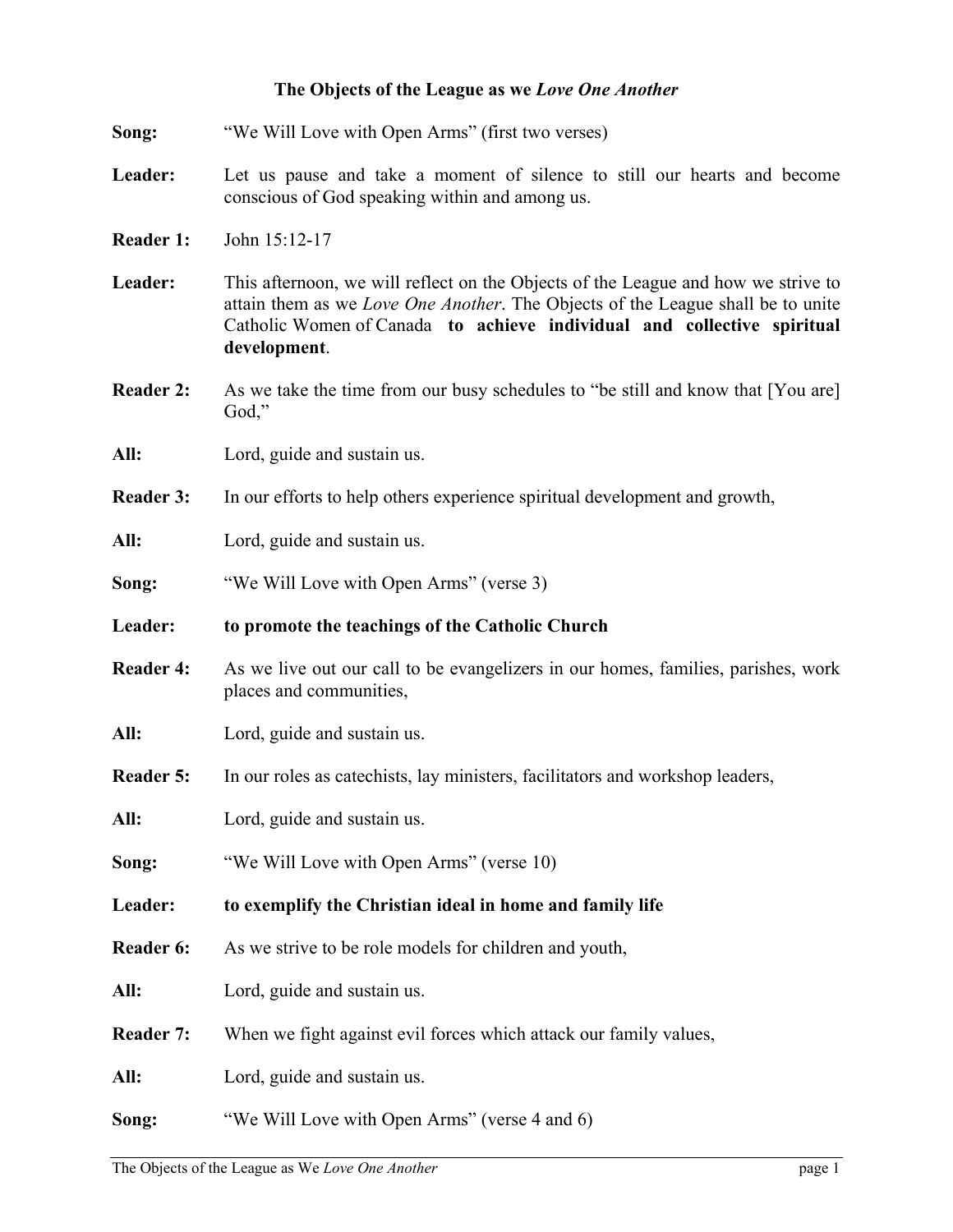| Leader:           | to protect the sanctity of human life                                                                                             |
|-------------------|-----------------------------------------------------------------------------------------------------------------------------------|
| <b>Reader 8:</b>  | In all we do to protect the unborn,                                                                                               |
| All:              | Lord, guide and sustain us.                                                                                                       |
| <b>Reader 9:</b>  | In the battle to protect the vulnerable from euthanasia and assisted suicide,                                                     |
| All:              | Lord, guide and sustain us.                                                                                                       |
| <b>Reader 10:</b> | As we work to educate ourselves and others in developing a culture of life,                                                       |
| All:              | Lord, guide and sustain us.                                                                                                       |
| Leader:           | to enhance the role of women in church and society                                                                                |
| <b>Reader 11:</b> | As we encourage and empower women to assume leadership roles in church and<br>society,                                            |
| All:              | Lord, guide and sustain us.                                                                                                       |
| Leader:           | to recognize the human dignity of all people everywhere                                                                           |
| <b>Reader 12:</b> | As we struggle to deal with issues such as trafficking and inhumane labour<br>practices which dehumanize people,                  |
| All:              | Lord, guide and sustain us.                                                                                                       |
| <b>Reader 13:</b> | In our attempts to reach out to the marginalized in our society,                                                                  |
| All:              | Lord, guide and sustain us.                                                                                                       |
| Song:             | "We Will Love with Open Arms" (verse 8)                                                                                           |
| Leader:           | to uphold and defend Christian education and values in the modern world                                                           |
| <b>Reader 14:</b> | In all our struggles to uphold the sanctity of marriage, to keep Christ in Christmas<br>and to safeguard our religious practices, |
| All:              | Lord, guide and sustain us.                                                                                                       |
| Leader:           | to contribute to the understanding and growth of religious freedom, social<br>justice, peace and harmony                          |
| Reader 15:        | As we work in solidarity with our brothers and sisters to make our world a better<br>place,                                       |
| All:              | Lord, guide and sustain us.                                                                                                       |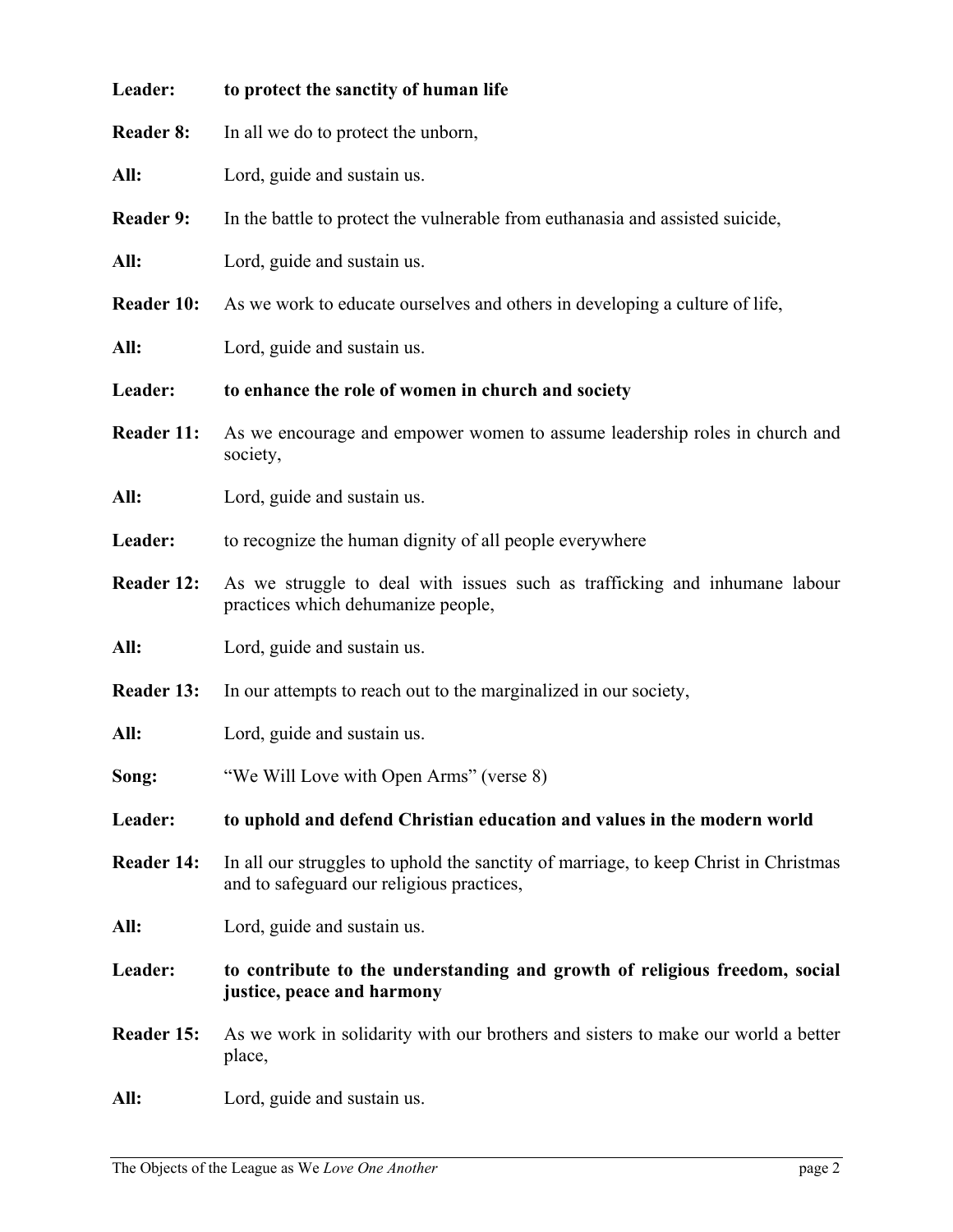| <b>Reader 16:</b>     | As we devote ourselves to being peacemakers wherever we go and in whatever<br>we do,                            |
|-----------------------|-----------------------------------------------------------------------------------------------------------------|
| All:                  | Lord, guide and sustain us.                                                                                     |
| Reader 17:            | In fulfilling our commitments as members of WUCWO,                                                              |
| All:                  | Lord, guide and sustain us.                                                                                     |
| <b>Reader 18:</b>     | As we journey with our companions, whoever they may be, and become salt of<br>the earth and light of the world, |
| All:                  | Lord, guide and sustain us.                                                                                     |
| <b>Reader 19:</b>     | As Jesus' brothers and sisters, obeying the commandment to Love One Another,                                    |
| All:                  | Lord, guide and sustain us.                                                                                     |
| Song:                 | "We Will Love with Open Arms" (verses 5 and 7)                                                                  |
| <b>Closing Prayer</b> |                                                                                                                 |
| $\mathbf{All}$        | Cod Creator of each human being in Your image and likeness help me to see the                                   |

- **All:** God, Creator of each human being in Your image and likeness, help me to see the face of Christ in friend and stranger alike. Give me an open, listening mind and an understanding heart, so that I may be a true companion to everyone I meet, as I try to answer Christ's call to *Love One Another*. May Your Holy Spirit guide my thoughts and actions and those of my sisters in The Catholic Women's League of Canada so that, through us, Your light will illumine our world. I ask this in the name of Jesus, Your Son, our Lord. Amen
- **Song:** "We Will Love with Open Arms" (verses 6 and 9)